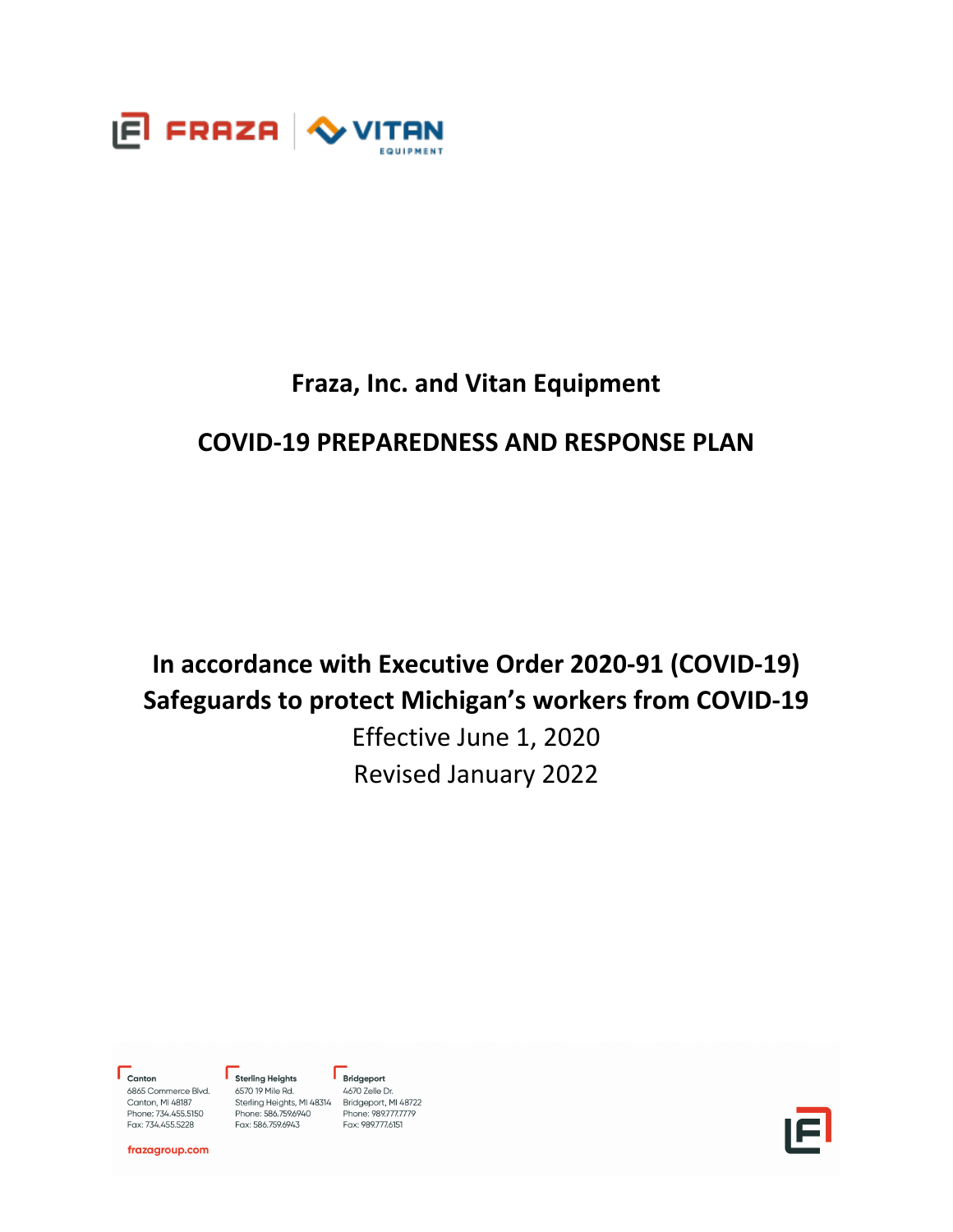

# **FRAZA, INC. and VITAN EQUIPMENT COVID-19 PREPAREDNESS AND RESPONSE PLAN**

FRAZA, INC., and its subsidiary, VITAN EQUIPMENT, ("Fraza" or "The Company") takes the health and safety of our employees seriously. We are all living through the spread of COVID-19 and the need for certain employees to continue in-person work. Our employees have been working throughout this crisis because they are critical infrastructure workers or because they are needed to conduct operations for our business.

Our company is committed to reducing the risk of exposure to COVID-19 and we have been proactively working to provide a healthy and safe workplace for our employees, customers and guests. Our plan is based on information and guidance from the Centers for Disease Control (CDC) and the Occupational Health and Safety Administration (OSHA) at the time of its development. Because the COVID-19 situation is frequently changing, the need for modifications may occur based on further guidance provided by the CDC, OSHA, and other public officials at the state or local levels.

## **Fraza is focused on five (5) lines of defense:**

- 1. Limiting the number of people in each branch (office location) to ensure 6' social distancing guidelines are met.
- 2. Restricting access to visitors / guests, providing a single entry point for each branch and "no entry" policy for non-employees, who must call a contact person within the branch to pick up / deliver packages and parts.
	- a. Clear signage on each branch
	- b. Plexiglass barriers between our Parts Counter Employees (entry point for branches) and customers
- 3. Providing personal protection equipment to all employees, as follows:
	- a. Paper face masks ample supply
	- b. Fabric Fraza/Vitan branded face masks (2 per employee)
	- c. Nitrine gloves
	- d. Individual 3.5 oz. hand sanitizer
	- e. Two (2) 24-oz. spray bottles of liquid sanitizer (for hands, tablets, phones, vans, etc.) for technicians
	- f. Plastic face shield (technicians)
	- g. Fabric Fraza bag for easy storage of items
- 4. Regular cleaning and disinfecting of office and shop areas, including all restrooms, breakrooms, stairwells, handrails, door handles and common touchpoints, as well as regular disinfecting of carpeted areas.
- 5. Conducting health assessment checks for all employees, including an online check-in process for employees who work remotely, even if it's in addition to our customers' check-in procedures.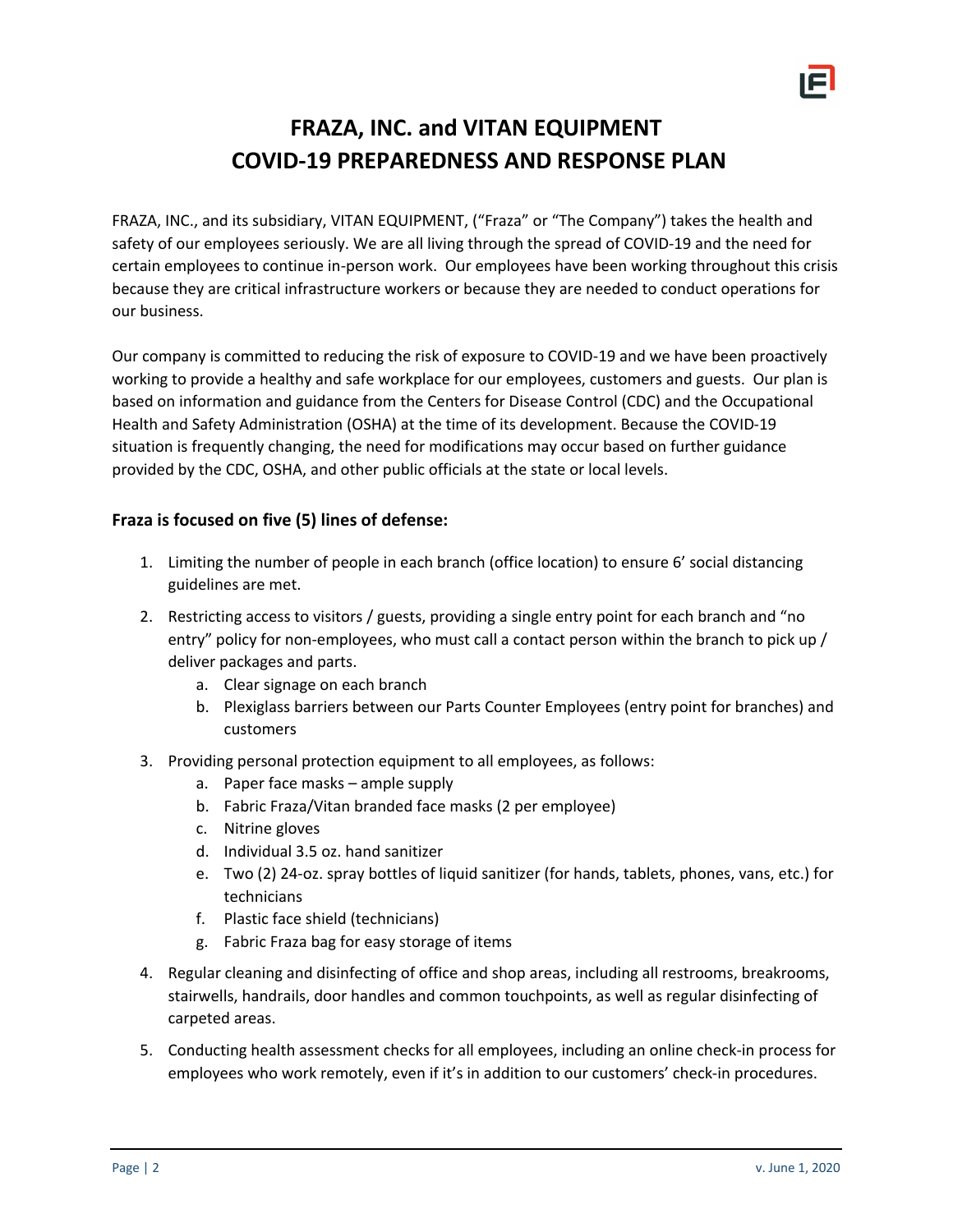The spread of COVID-19 in the workplace can come from several sources:

- Co-workers
- Customers
- Guests visitors/vendors/family members
- The General Public

Our employees fall into one or more of the following categories as defined by OSHA:

- Lower exposure risk (the work performed does not require direct contact with people known or suspected to be infected with COVID-19 or frequent close contact with the public)
- Medium exposure risk (the work performed requires frequent and/or close contact with people who may be infected with COVID-19, but who are not known COVID-19 patients, or contact with the general public in areas where there is ongoing community transmission).

#### **Covid-19 Workplace Coordinators (Task Force)**

The Company has designated the following staff as its COVID-19 Workplace Coordinators:

| <b>Branch</b>               | <b>Primary Contact</b>      | <b>Secondary Contact</b>           |
|-----------------------------|-----------------------------|------------------------------------|
| Canton                      | <b>Christen Powers</b>      | Sarah Prince                       |
|                             | Director of Human Resources | <b>HR Manager</b>                  |
|                             | cpowers@frazagroup.com      | sprince@frazagroup.com             |
|                             | 734.414.3052                | 734.368.0255                       |
| <b>Sterling Heights</b>     | Joe Syms                    | Dan Tandy                          |
|                             | Shop Service Advisor        | Operator Training & Safety Manager |
|                             | jsyms@frazagroup.com        | dtandy@frazagroup.com              |
|                             | 586.484.1746                | 248.320.7307                       |
| <b>Bridgeport</b>           | Beth Duve (Schafer)         | Ethan Rogier                       |
|                             | Field Service Advisor       | Shop Leader                        |
|                             | bschafer@frazagroup.com     | erogier@frazagroup.com             |
|                             | 734.260.6494                | 989.385.2937                       |
| <b>Grand Rapids (Vitan)</b> | James Johnson               | <b>Artis Collins</b>               |
|                             | General Manager             | Parts Advisor                      |
|                             |                             |                                    |
|                             | jjohnson@frazagroup.com     | acollins@frazagroup.com            |
|                             | 616.984.0375                | 616.984.0375                       |

The coordinators' responsibilities include:

- Staying up to date on Federal, State and Local guidance
- Incorporating requirements and recommendations into our workplace
- Training our workforce on control practices and proper use of personal protective equipment
- Communicating the steps our employees must take to notify our business of any COVID-19 symptoms or suspected cases of COVID-19
- Reviewing HR policies and practices to ensure they are consistent with this Plan and existing local, state and federal requirements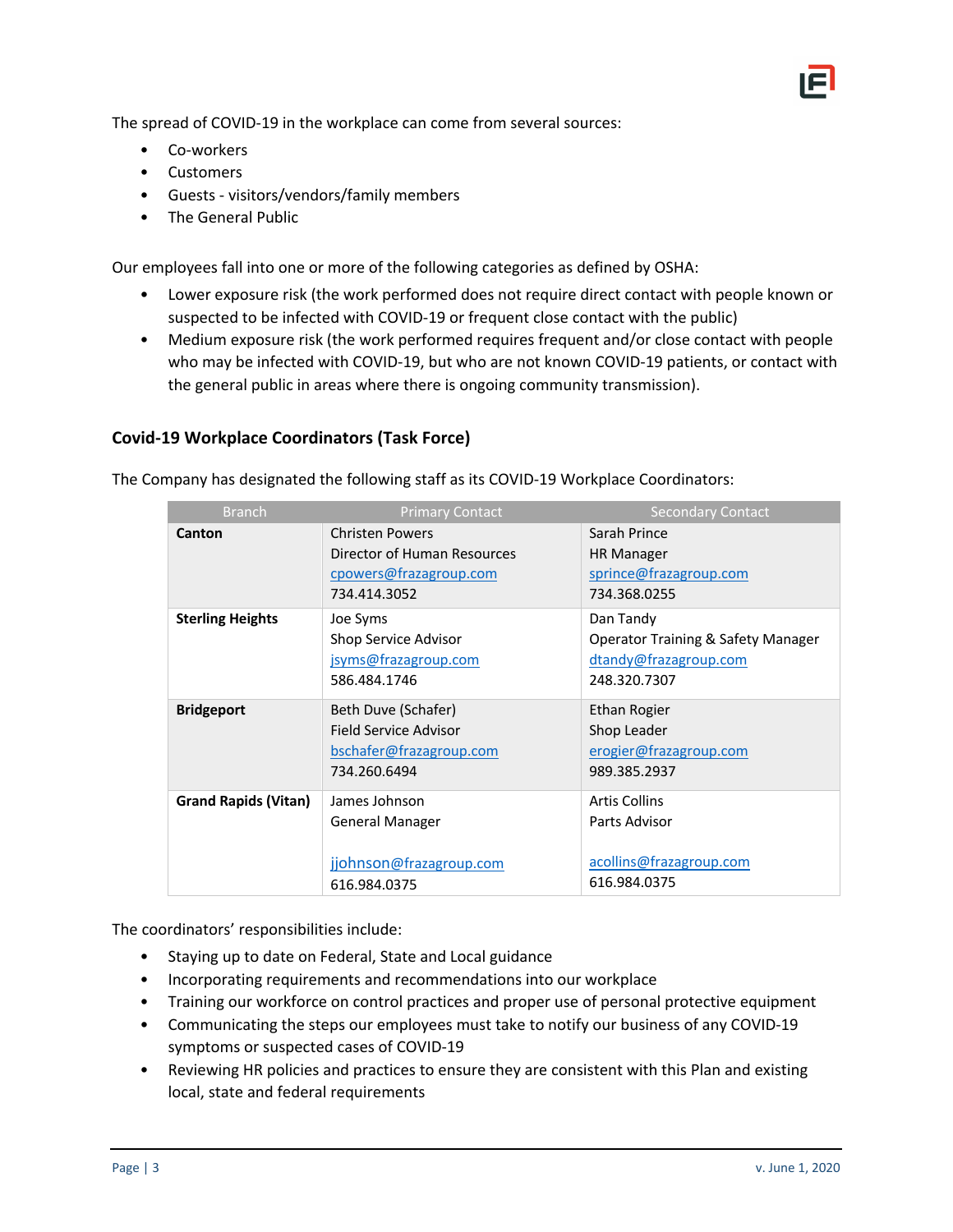

#### **Responsibilities Of Fraza Supervisors and Managers**

All Fraza managers/supervisors must be familiar with this Plan and be ready to answer questions from employees. Additionally, the Company expects that all managers/supervisors will set a good example by following this Plan. This includes practicing good personal hygiene and jobsite safety practices to prevent the spread of the virus. Managers and supervisors must encourage this same behavior from all employees.

#### Fraza will:

- Keep everyone on the worksite premises at least six feet from one another to the maximum extent possible, including using ground markings, signs, and physical barriers, as appropriate to the worksite.
- Provide non-medical grade face coverings to their employees, with supplies of N95 masks and surgical masks reserved, for now, for health care professionals, first responders (e.g., police officers, fire fighters, paramedics), and other critical workers.
- Require face coverings be worn when employees cannot consistently maintain six feet of separation from other individuals in the workplace, and technicians will utilize face shields when employees cannot consistently maintain three feet of separation from other individuals in the workplace.
- Increase facility cleaning and disinfection to limit exposure to COVID-19, especially on hightouch surfaces (e.g., door handles), paying special attention to parts, products, and shared equipment (e.g., tools, machinery, vehicles).
- Adopt protocols to clean and disinfect the facility in the event of a positive COVID-19 case in the workplace.
- Make cleaning supplies available to employees upon entry and at the worksite and provide time for employees to wash hands frequently or to use hand sanitizer.

When an employee is identified with a confirmed case of COVID-19, within 24 hours, a Fraza HR Representative will notify:

1. Any co-workers, contractors, or suppliers who may have come into contact with the person with a confirmed case of COVID-19.

Additionally, the Company will:

- Increase facility cleaning and disinfection to limit exposure to COVID-19, especially on hightouch surfaces (e.g., door handles), paying special attention to parts, products, and shared equipment (e.g., tools, machinery, vehicles).
- Adopt protocols to clean and disinfect the facility in the event of a positive COVID-19 case in the workplace.
- Conduct a daily entry self-screening protocol for all employees or contractors entering the workplace, including, at a minimum, a questionnaire covering symptoms and suspected or confirmed exposure to people with possible COVID-19.
- Train employees on how to report unsafe work conditions.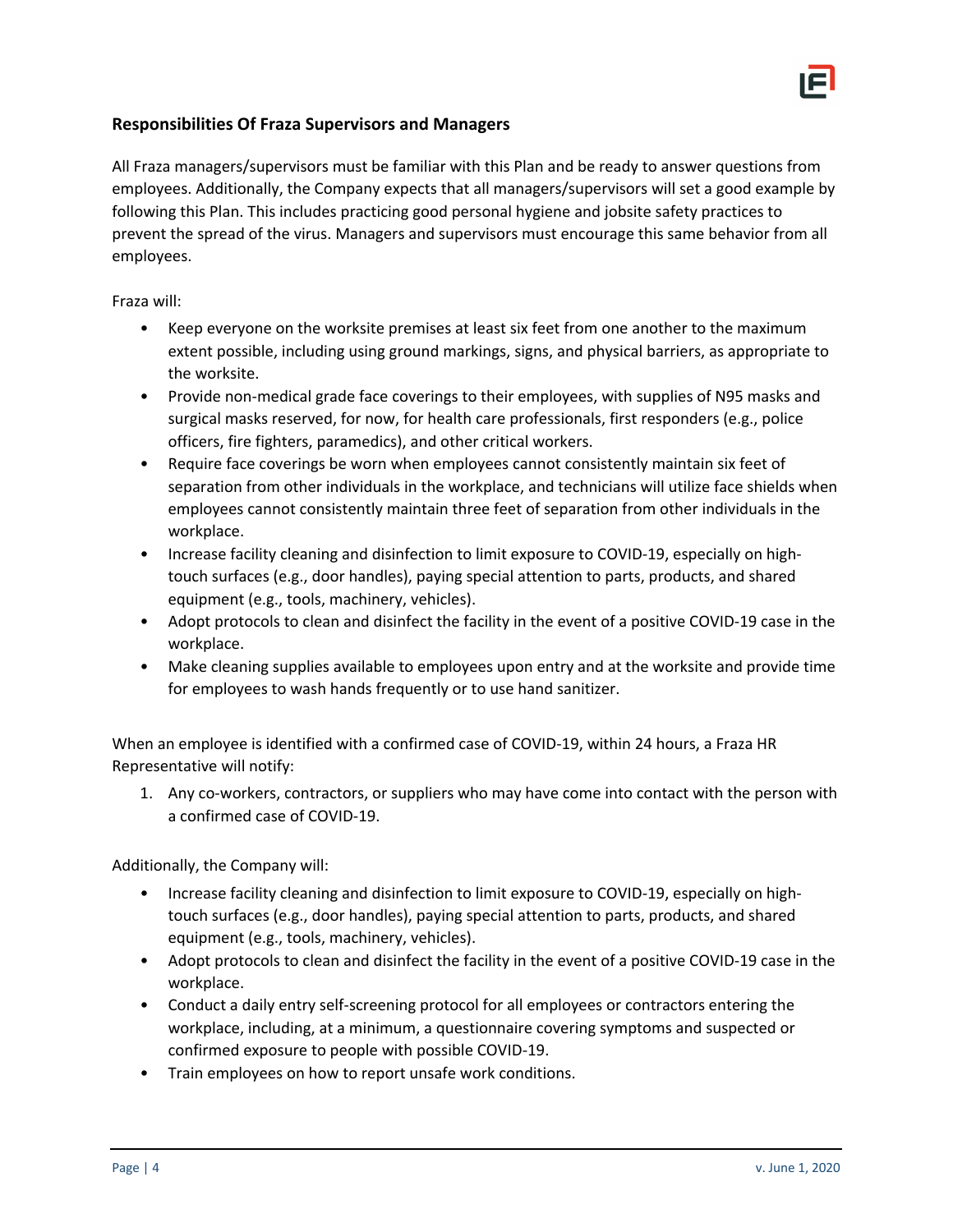

#### **Responsibilities of Employees**

We are asking each of our employees to help with our prevention efforts while at work. At Fraza, we understand that in order to minimize the impact of COVID-19 at our facility, everyone needs to play his or her part. We have instituted several best practices to minimize exposure to COVID-19 and prevent its spread in the workplace. This includes specific cleaning efforts and social distancing.

While at work, all employees must follow these best practices for them to be effective. Beyond these best practices, we require employees to report to their managers or supervisors immediately if they are experiencing signs or symptoms of COVID-19, as described below. If employees have specific questions about this Plan or COVID-19, they should ask their manager, supervisor, or Human Resources.

#### **OSHA and the CDC Prevention Guidelines**

OSHA and the CDC have provided the following preventive guidance for all workers, regardless of exposure risk:

- Frequently wash your hands with soap and water for at least 20 seconds. When soap and running water are unavailable, use an alcohol-based hand rub with at least 60% alcohol.
- Avoid touching your eyes, nose, or mouth with unwashed hands.
- Follow appropriate respiratory etiquette, which includes covering for coughs and sneezes.
- Avoid close contact with anyone who is sick.
- Maintain appropriate social distance of six feet to the greatest extent possible.

Additionally, employees must familiarize themselves with the symptoms and exposure risks of COVID19.

The primary symptoms of COVID-19 include the following:

- Dry cough
- Shortness of breath or difficulty breathing

Or at least two of these symptoms:

- Fever (either feeling feverish or a temperature of 100.4 degrees or higher)
- Chills
- Repeated shaking with chills
- Muscle pain
- Headache
- Sore throat
- New loss of taste or smell

Individuals with COVID-19 may also have early symptoms such as, diarrhea, nausea/vomiting, and runny nose.

If you develop a fever and symptoms of respiratory illness, such as an atypical cough or shortness of breath, do not report to work. You must also notify your supervisor immediately and consult your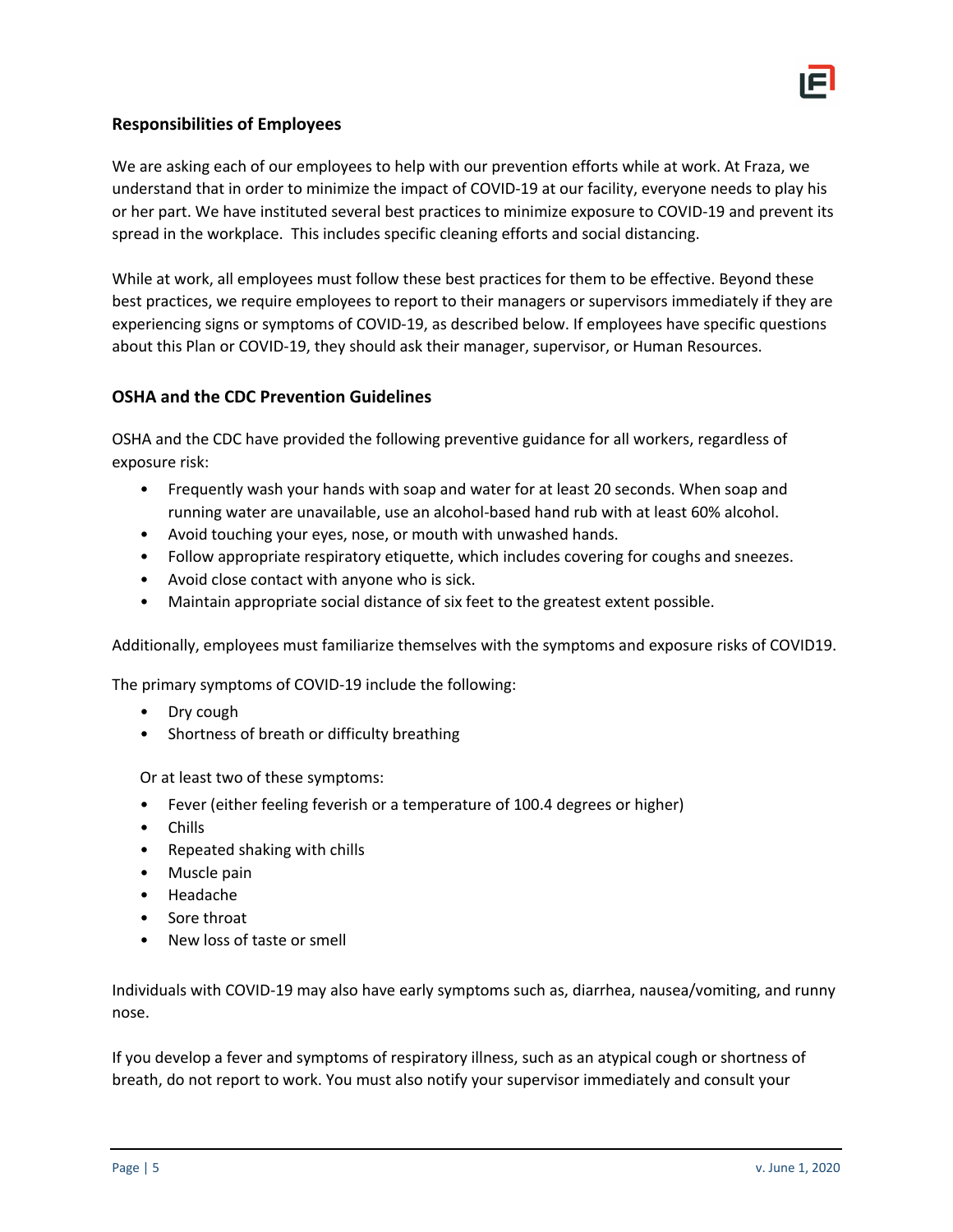

healthcare provider. Similarly, if employees come into close contact with someone showing these symptoms, they must notify their supervisor immediately and consult their healthcare provider.

We have the responsibility to work to identify and notify all employees who have close contact with individuals with COVID-19 symptoms. "Close contact" is not brief or incidental contact with a person with COVID-19 symptoms.

The CDC defines "close contact" as either:

- Being within roughly six feet of a COVID-19 infected person or a person with any symptom(s) for a "prolonged period of time;" (the CDC estimates range from 10 to 30 minutes) or,
- Having direct contact with infectious secretions of a COVID-19 infected person or a person with any COVID-19 symptom(s) (e.g., being coughed on).

## **Health and Safety Preventative Measures for Fraza**

Fraza has put a number of best practices and measures in place to ensure the health and safety of identified groups of individuals. With each group of individuals, our Plan is focused on three lines of defense – (1) limiting the number of people together at a time, (2) ensuring social distancing in seating and working arrangements, (3) regular cleaning and sanitizing all common areas and touchpoints, and (4) requiring appropriate personal protection equipment.

#### Minimize exposure from co-workers

Fraza takes the following steps to minimize exposure from co-workers to COVID-19 by educating employees on protective behaviors that reduce the spread of COVID-19 and provide employees with the necessary tools for these protective behaviors, including:

- Posting CDC information, including recommendations on risk factor
- Ensure disinfecting wipes, hand sanitizer, tissues and no-touch trash bins are readily available to minimize exposure to infectious secretions
- Informing employees of the importance of good hand hygiene. Regularly washing hands with soap and water for at least 20 seconds is one of the most effective ways for employees to minimize exposure to COVID-19. If soap and water are not readily available, employees should use alcohol-based hand sanitizer that is at least 60% alcohol. If hands are visibly dirty, soap and water should be chosen over hand sanitizer.
- Encouraging good hand hygiene by ensuring that adequate supplies of soap and hand sanitizer are maintained and placing hand sanitizers in multiple locations.
- Discouraging handshaking and encouraging the use of other non-contact methods of greeting
- Limiting the use of other employees' phones, desks, offices, other work tools and equipment, and other commonly touched surfaces. If this cannot be avoided, clean and disinfect the items before and after use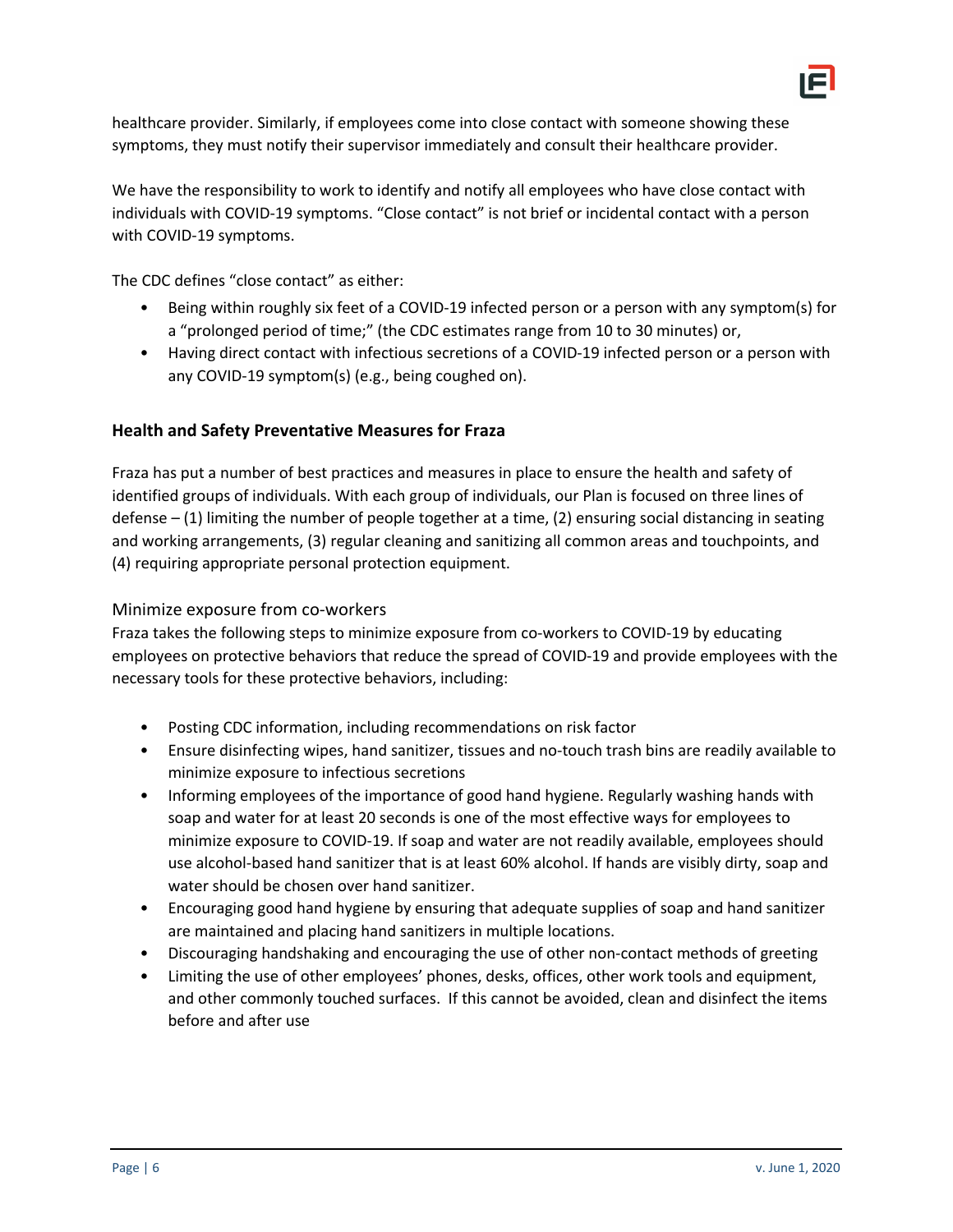

#### Promote Social Distancing

- Limit in-person meetings
- Promote remote work where possible
- Encourage and require social distancing to the greatest extent possible while in the workplace
- Eliminate ridesharing for the foreseeable future
- Do not share food utensils and food with other employees
- Ensure employees have 6' or more between work areas; or provide plexiglass barriers when moving work areas is not possible
- Strategic placement of employees within the branches; providing additional protections such as masks and plexiglass barriers where social distancing is difficult; setting capacity limitations on stairwells, elevators, breakrooms, restrooms, and conference rooms
- Limit deliveries and pick up of packages and parts to a designated external exchange area at each branch

## **Checklist for Employers When Employee Tests Positive for COVID-19**

Fraza will:

- Treat positive test results and "suspected but unconfirmed" cases of COVID-19 the same
- If the source of infection is known, identify if it was at the workplace or outside.
- If the infection was contracted inside the workplace, notify workers' compensation carrier
	- a. Place the employee on workers' compensation leave (with pay)
	- b. Record the infection in the employer's OSHA 300 log
	- c. Consider and then include employee benefit plans that may be available including: FMLA, PTP, paid sick leave, etc.
- Ask employee if he or she grants the employer permission to disclose the fact that the employee is infected.
	- a. If yes:
		- Notify employee's manager(s) or supervisor(s) that employee is infected with COVID-19 and is out on leave.
		- For everyone else, respond to inquiries by disclosing employee is on a leave of absence for non-disciplinary purposes.
	- b. If no:
		- Notify employee's manager(s) or supervisor(s) only that employee is on a leave of absence for non-disciplinary purposes
	- c. Regardless of yes or no:
		- Disclose identity of employee to any required notification to OSHA or the health department.
		- Notify employee's co-workers who may have come into contact with employee at work within the past 5 days that they may have been exposed to COVID-19 and may wish to see a healthcare provider.
		- Will not be required to notify other office locations unless the employee visited those sites within past 5 days.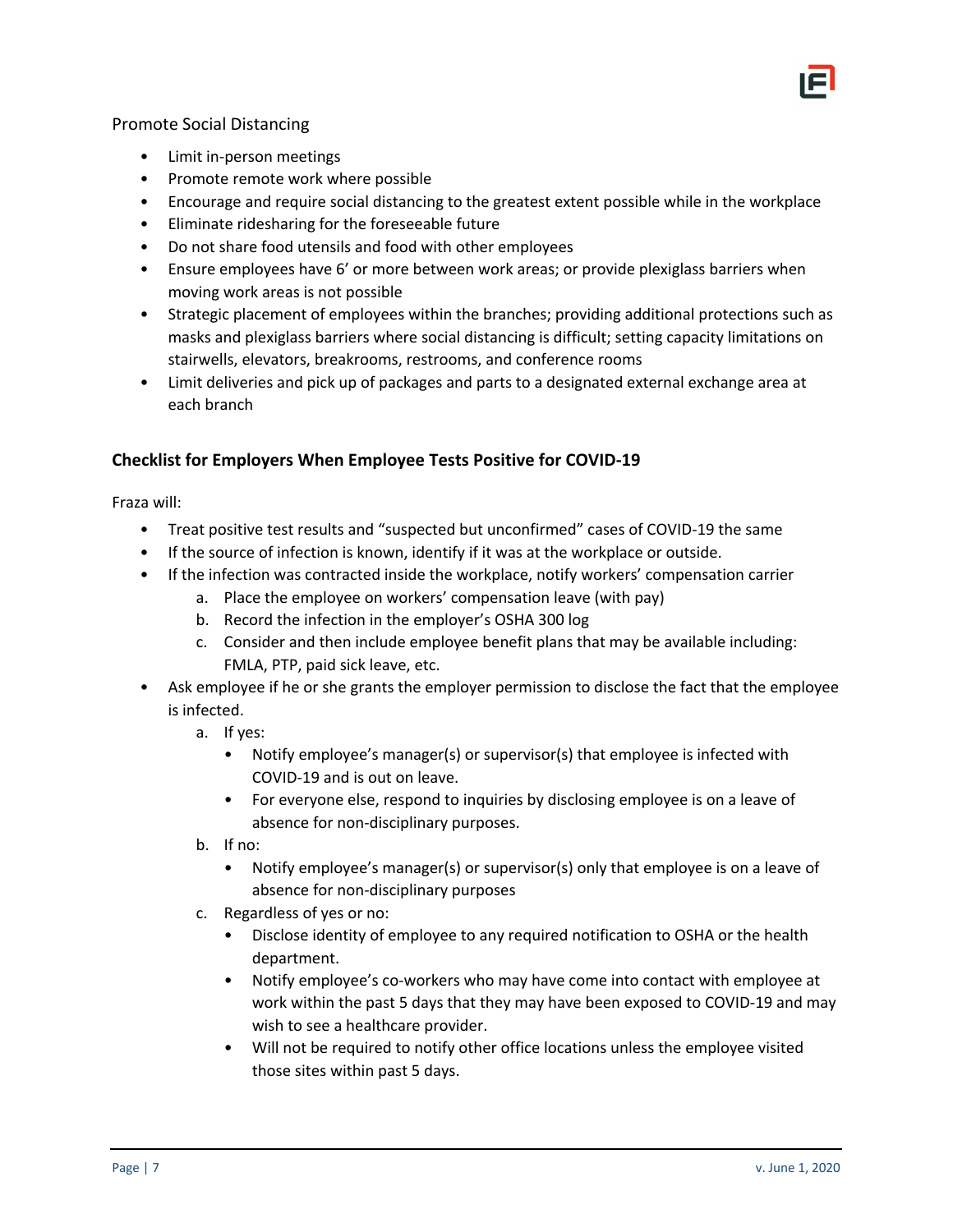

- WILL NOT identify the infected employee by name and to the greatest extent possible, avoid making any direct or indirect references that would lead co-workers to identity of the employee.
- Notify known customers, vendors, or third parties with whom the employee may have come into contact with while at work within the past 5 days that they may have been exposed to COVID-19 and may wish to see a healthcare provider. WILL NOT identify the infected employee by name.
- To the extent reasonably possible, avoid making any direct or indirect references that would lead the person to guess the identity of the employee.
- Currently, there is no guidance on how far a company should investigate for third parties who may have come into contact with an employee through work. It is safe to include any parties on the employee's work calendar, in visitor logs, or otherwise readily available or known.
- Arrange for a professional cleaning of the employee's workspace, immediate surrounding area, and areas likely visited (break room, restroom, etc.).
- Respond to inquiries by CDC or public health authorities as received.

Restrict employees from the workplace if they display symptoms of COVID-19

- Employees working in the branch or at remote locations must complete a health assessment including temperature checks) – prior to entry into the facility.
- Remote employees will complete Fraza's health assessment as well as comply fully with the protocols set forth by our customers.
- Any employee with COVID-19 symptoms will be immediately separated from other individuals and sent home.
- The ability to work remotely will be encouraged where possible.
- Guidance from the employee's health care provider on their return to work date will be Adhered to, if not available, CDC guidelines will be followed.

Actively encourage sick employees to stay home:

- Our employees will be made aware of the Families First Coronavirus Response Act Policies, as well as reminded of PTO policies.
- Employees are reminded regularly by all company communications as well as by their managers to call before reporting to work if they, or someone in their household, is not feeling well and showing any of the symptoms of COVID-19.
- Fraza will follow state and federal guidance for return to work guidance.
- Guidance from the employee's health care provider will also be considered

Additional Cleaning and Safety Protocols

- We will perform increased environmental cleaning and disinfection
- Employees should sanitize their work areas regularly
- We will all routinely clean and disinfect all frequently touched surfaces in the workplace, such as workstations, keyboards, telephones, handrails, and doorknobs.